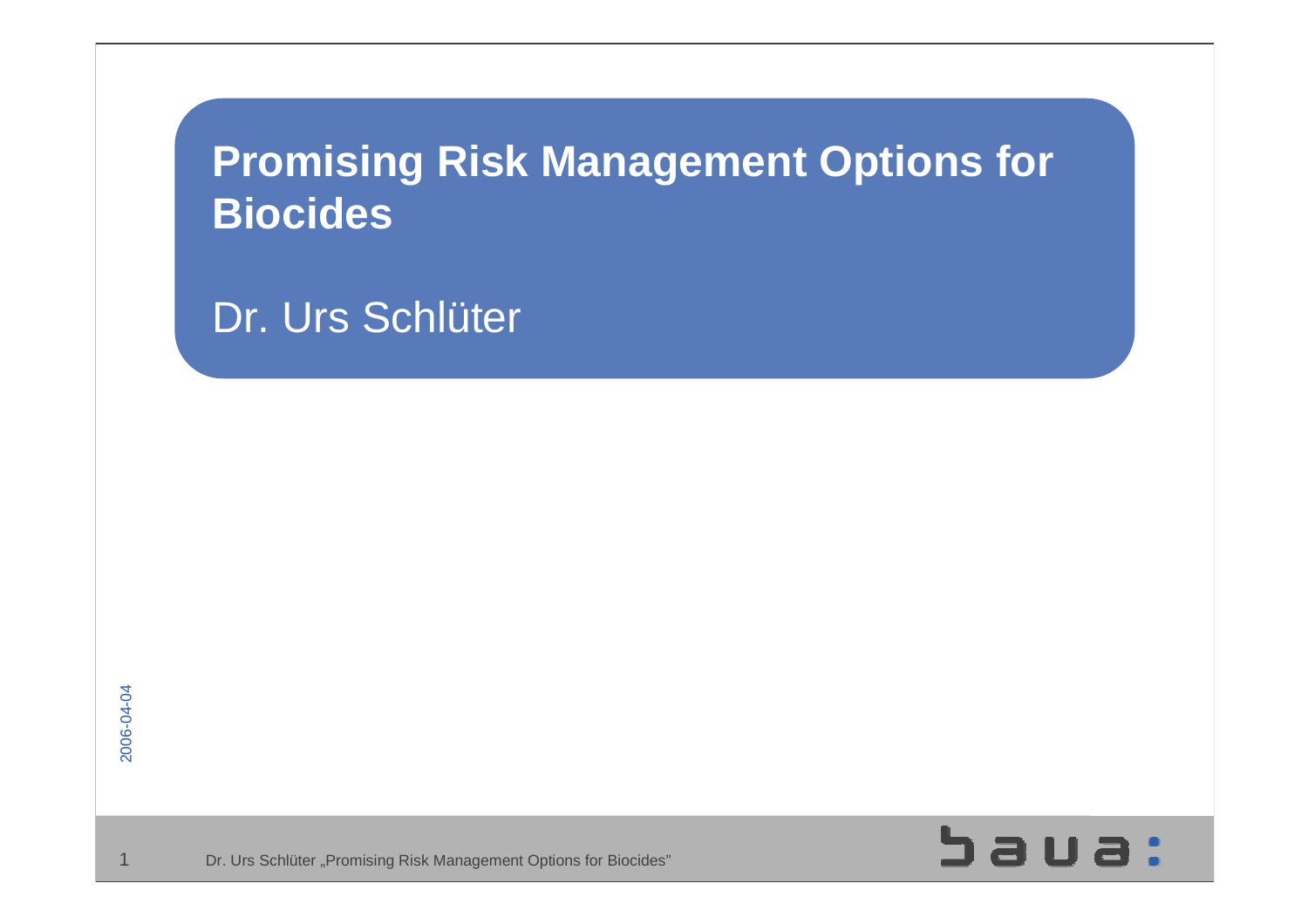## **Three Categories of Measures**

Level of Exposure <>>
Reference Value

Actual Exposure > Reference Value

 $but$  Detection Europeent Defenses Melus Actual Exposure < Reference Value<br>Potential Exposure > Reference Value

Potential Exposure < Reference Value →





2006-04-04

2006-04-04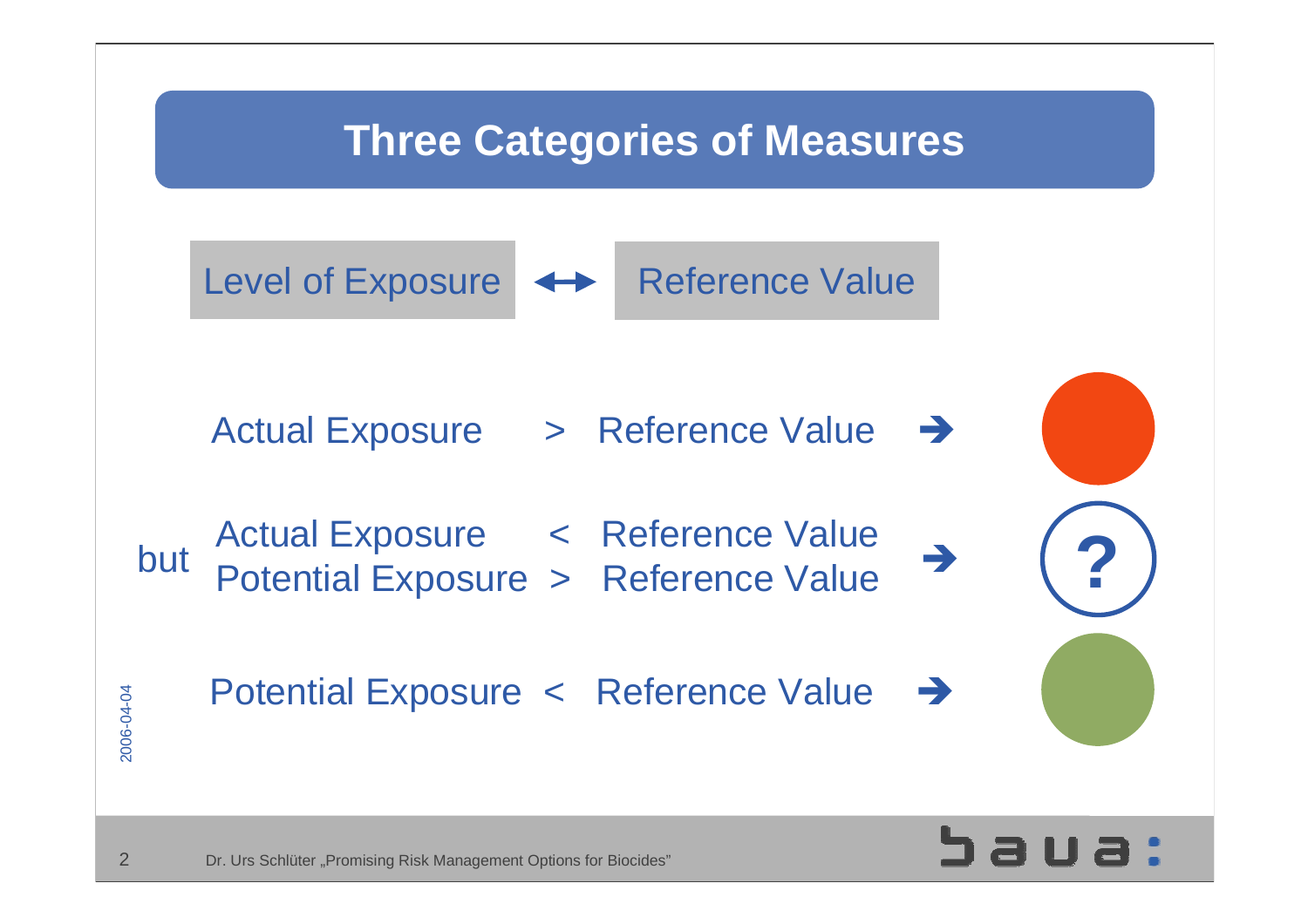

 $\rightarrow$  basic rules of occupational hygiene

 $\rightarrow$  combination of safety measures individually adjusted for every single scenario





3

2006-04-04

2006-04-04

**?**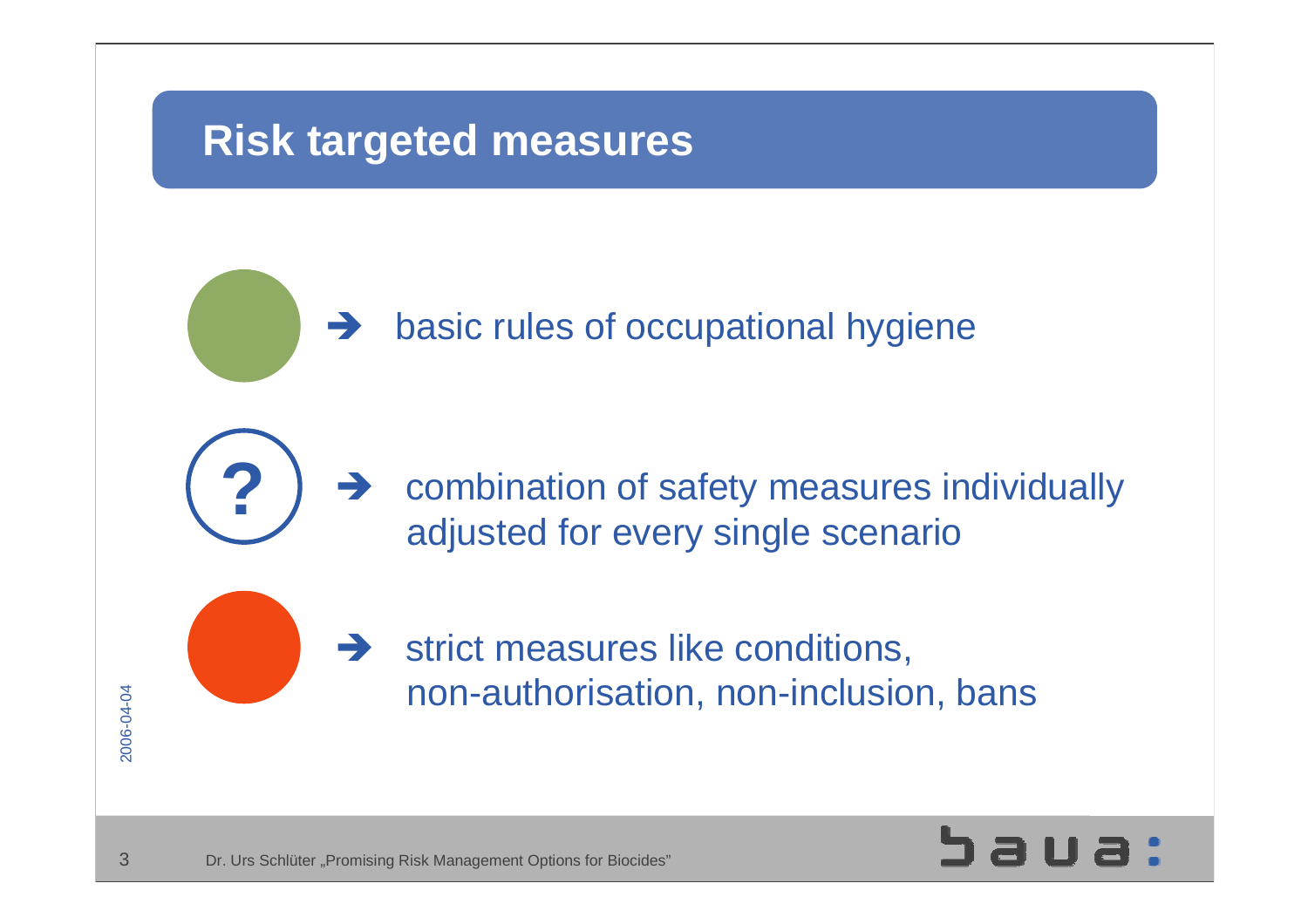# **Potential Exposure < Reference Value**

#### **safe use at the workplace**

- Safe use under compliance with basic rules of occupational hygiene
- no further technical and organisational measures
- no PPE
- maybe called inherently safe biocidal product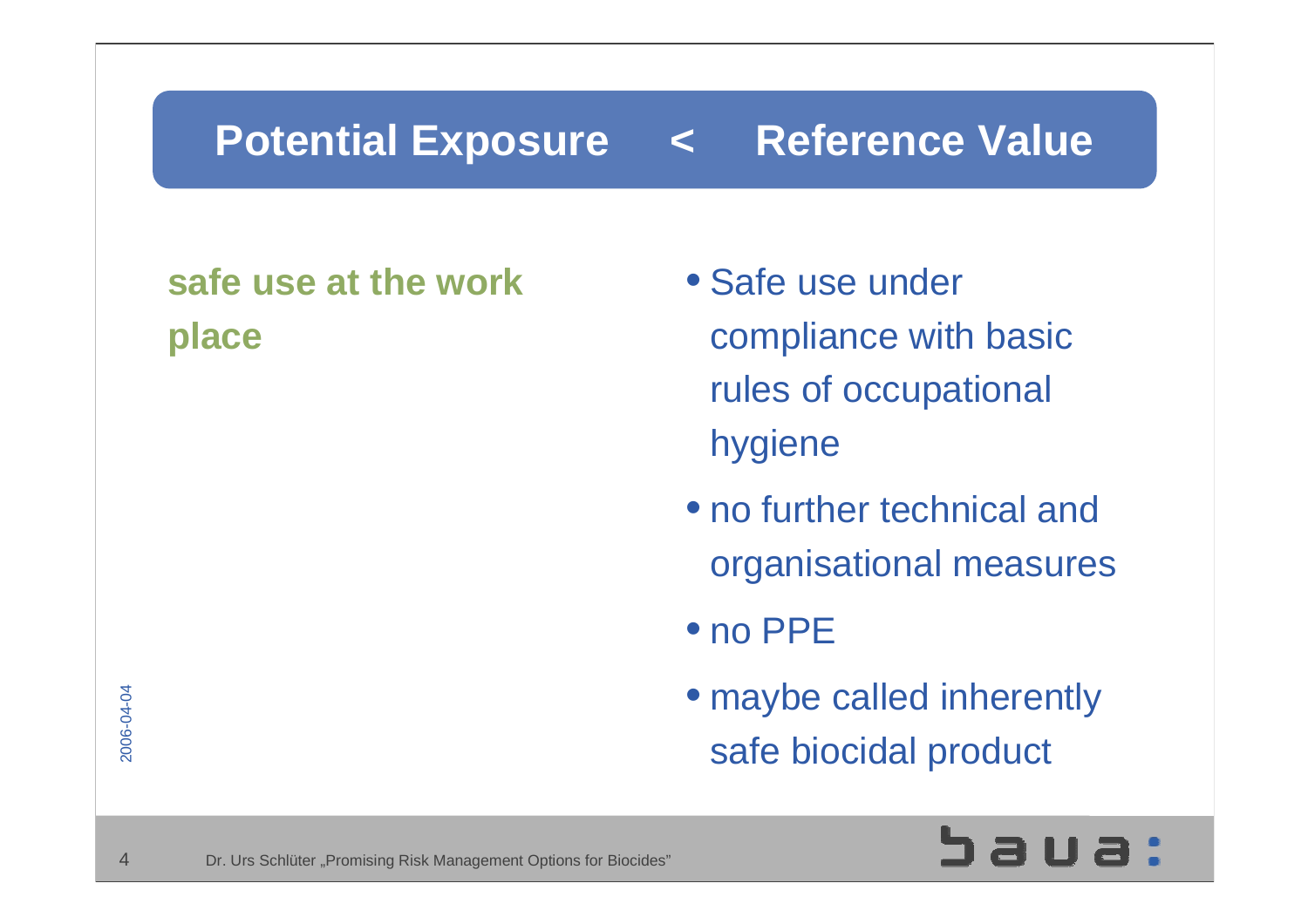#### **Actual Exposure < Reference Value Potential Exposure > Reference Value but**

**safe situation at the workplace under specific conditions**

## **application of the typical OSH STOP-principle**

- Use under conditionsdescribed in the application for authorisation
- Conditions of use are part of the authorisation:
	- **S**ubstitution
	- **T**echnical measures
	- **O**rganisational measures
	- **P**PE

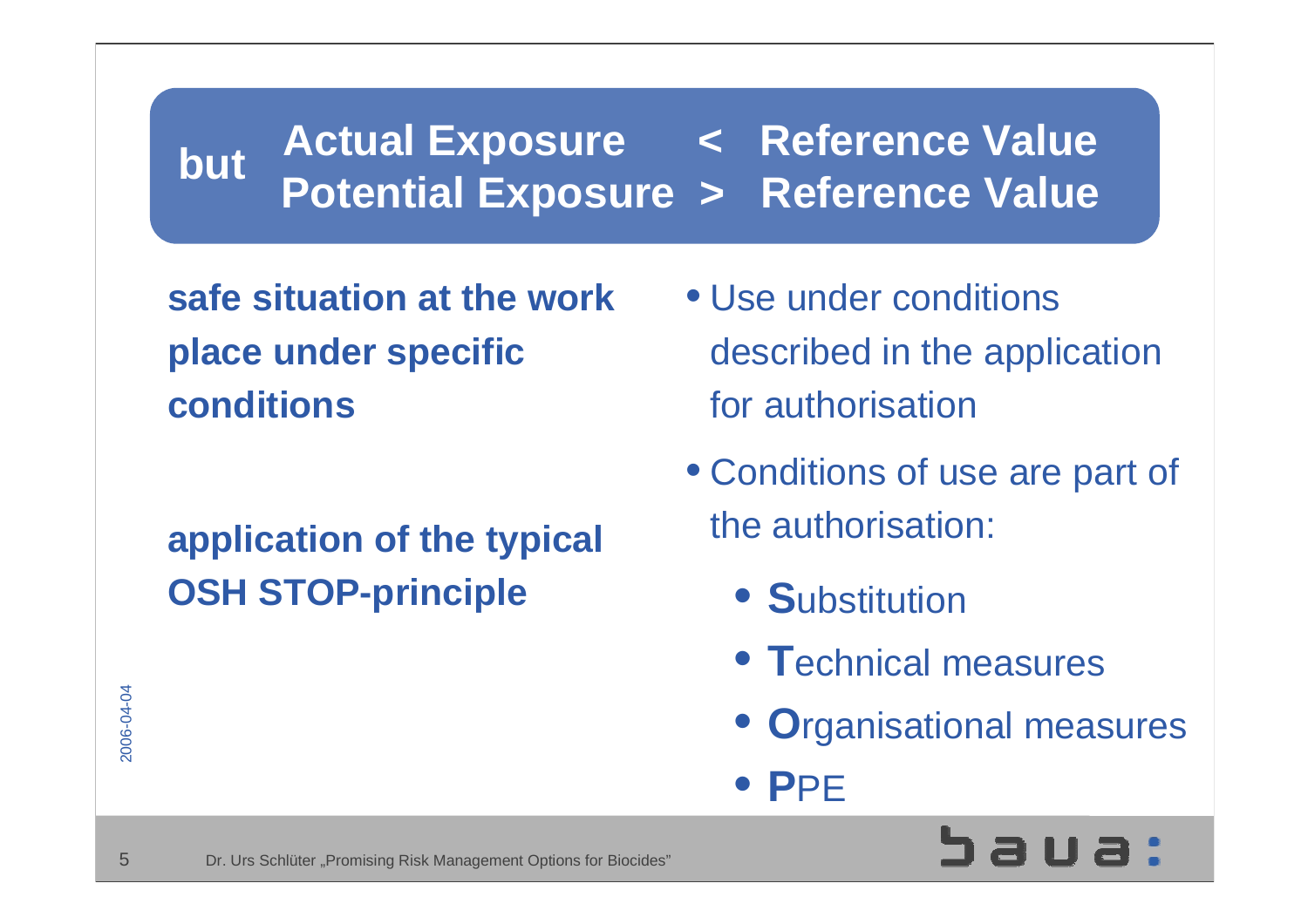#### **Influence of measures on actual exposure**

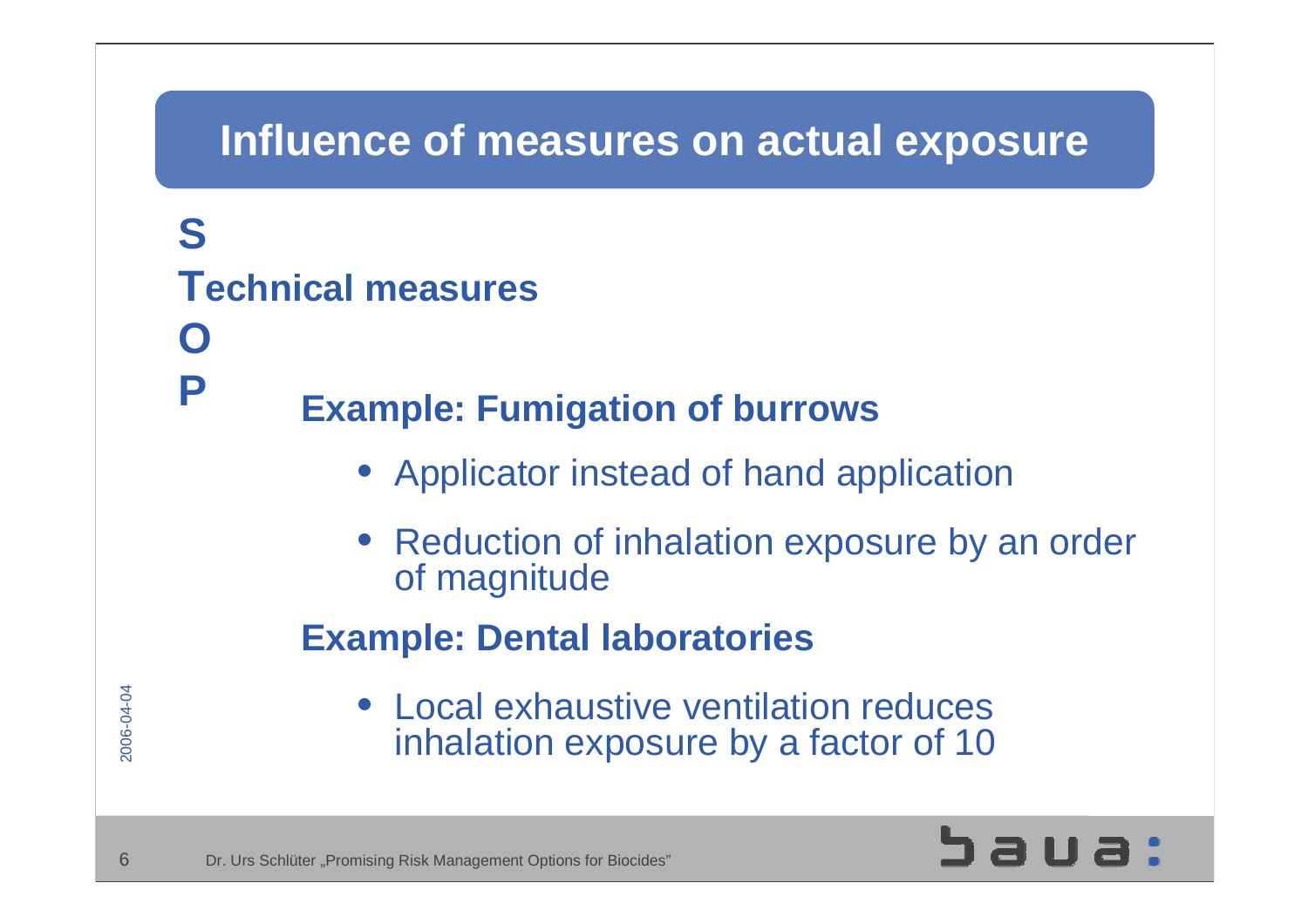#### **Influence of measures on actual exposure**

# **STOrganisational measures**

#### **Example: Spray Application of Biocides**

- good training of the operator instead of untrained use
- Reduction by an order of magnitude for dermal exposure
- achievable by code of good practice ?!



**P**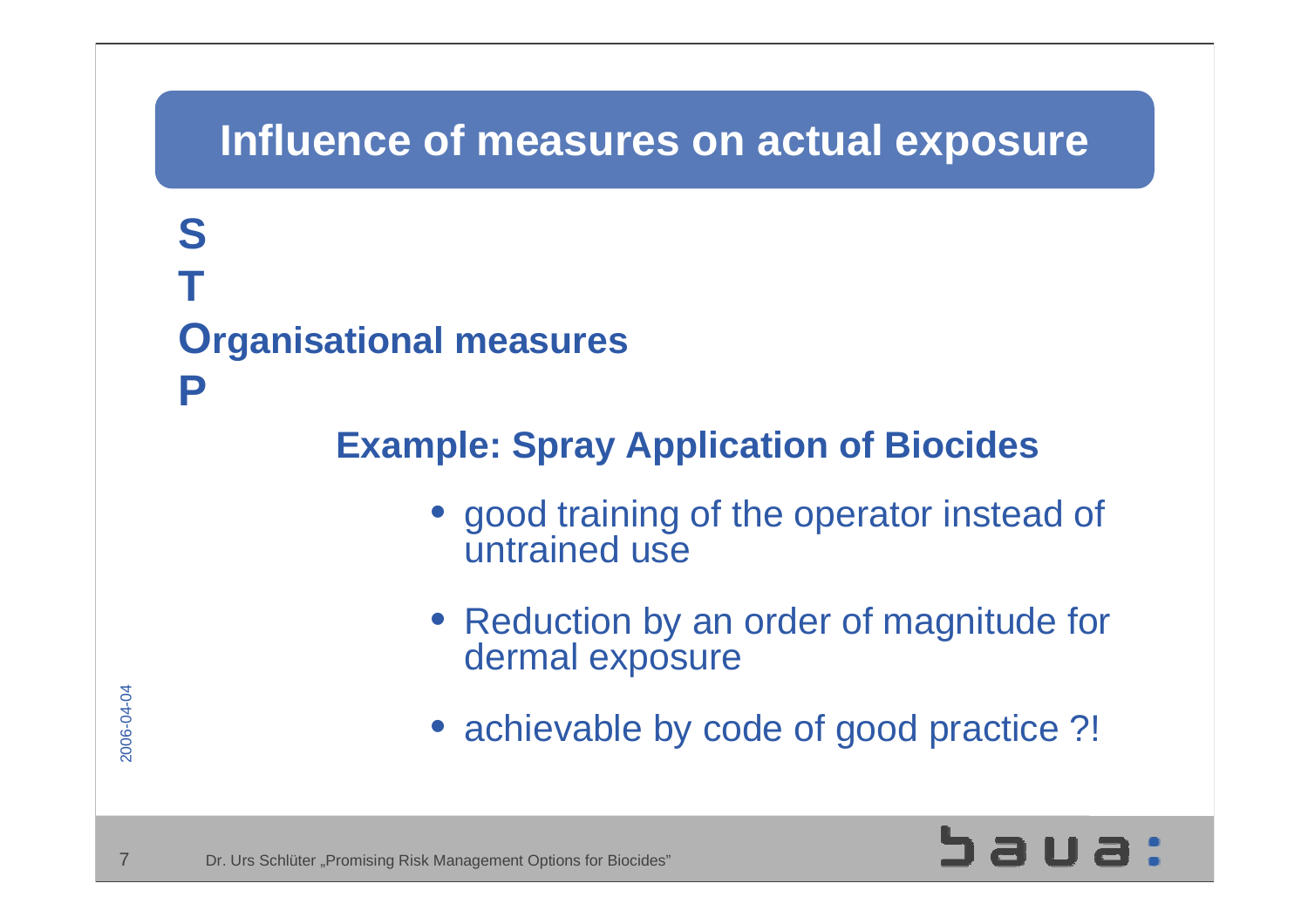#### **Influence of measures on actual exposure**



#### **Example: Wood preservatives - Dipping treatment**

- for handling Dichlofluanid daily change of chemical protective gloves is necessary
- typical safety measures for wood preservatives are adjusted to mechanical hazards wood
- leather or fabric gloves instead of chemical protection gloves



**S**

**T**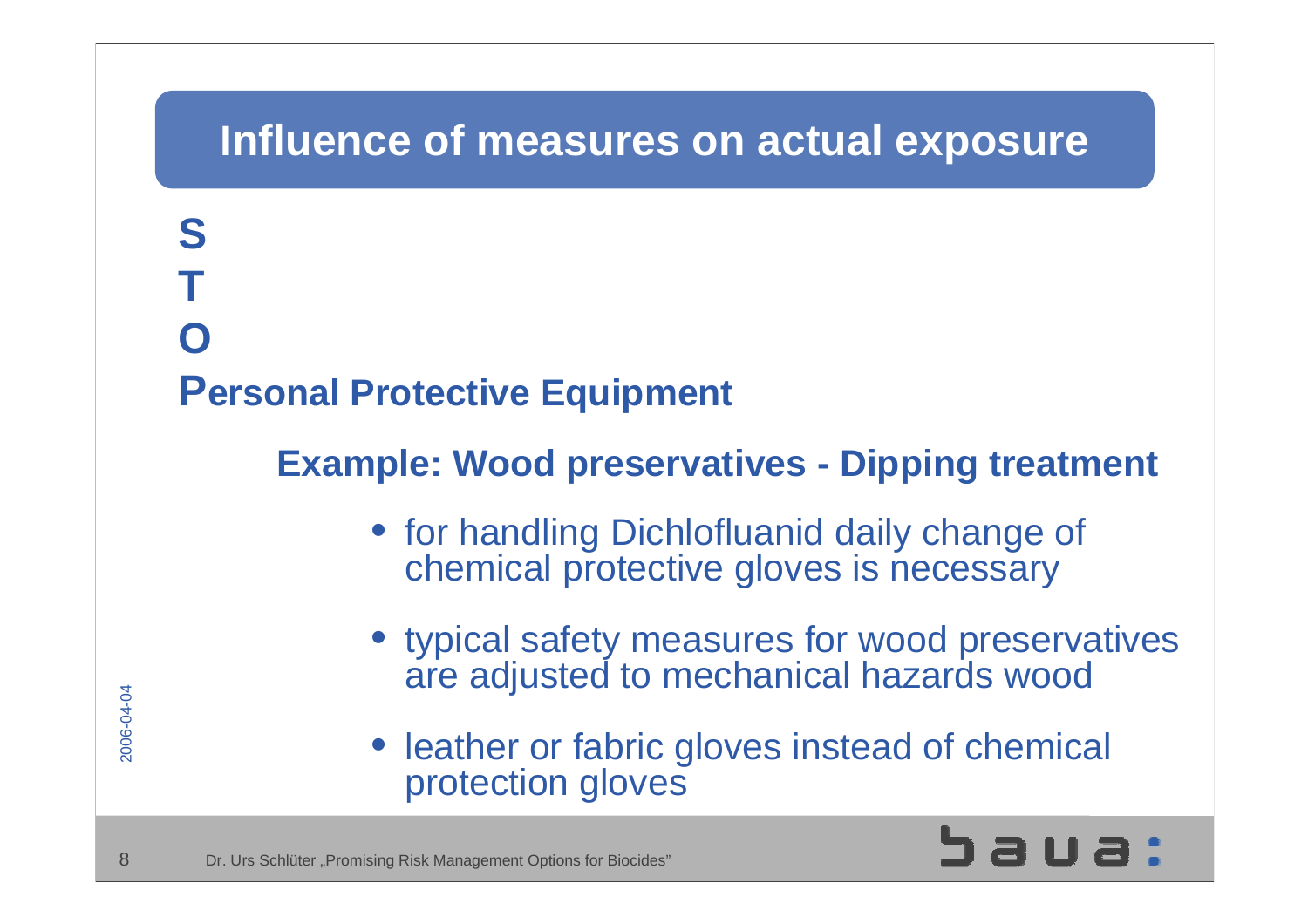## **Actual Exposure > Reference Value**

#### **use at the work place not safe**

Additional conditions for useas part of the authorisation If not possible: No authorisation of product

#### **no safe use at thework place**

No entry in Annex I for this product type



2006-04-04

2006-04-04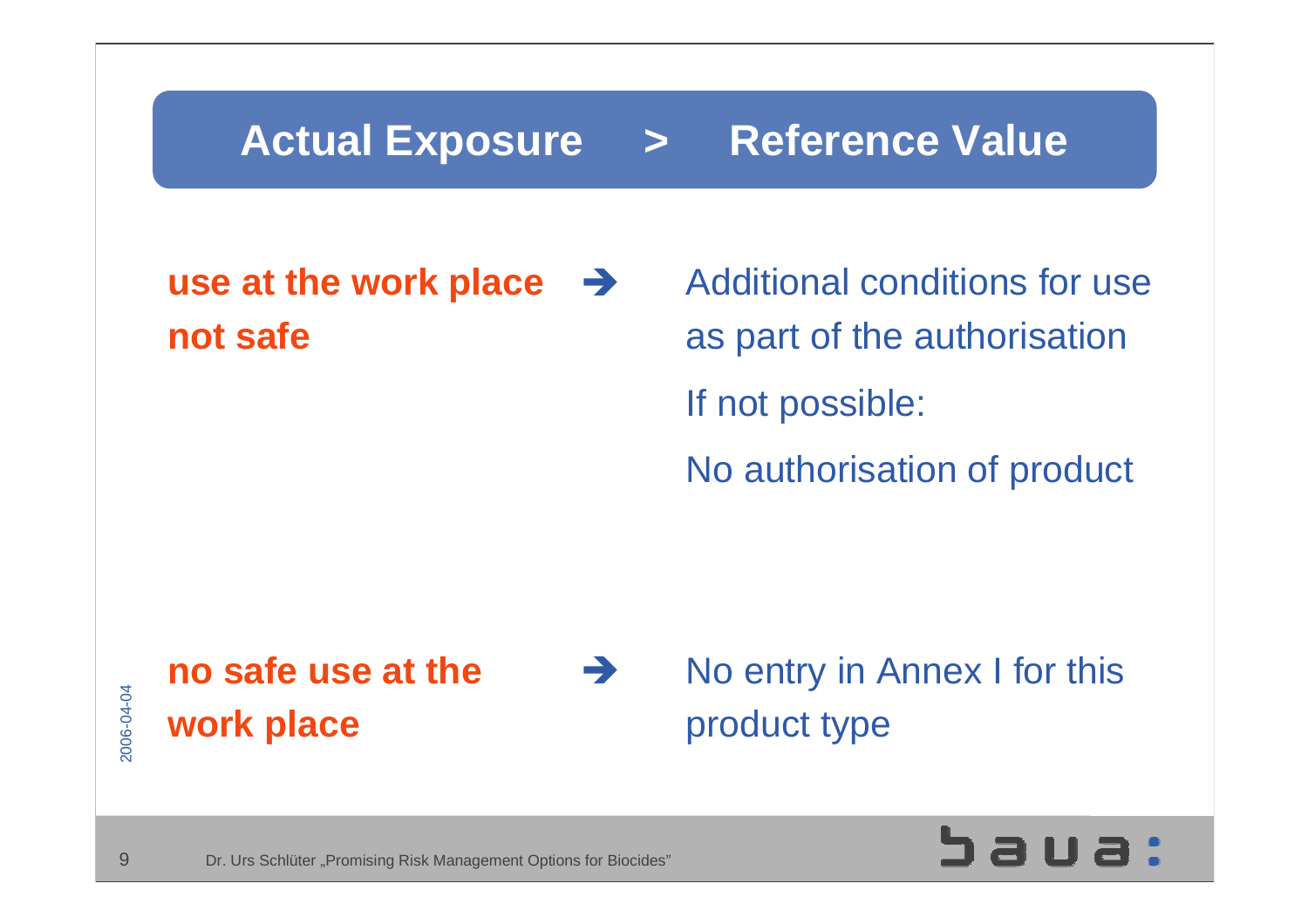## **Conclusions**

- **Problems with application of STOP-principle**
- **Utilisation of the Instrument of Annex-I-inclusion or non-inclusion**
- **Harmonisation is necessary, especially for mutual recognition**
- **One possible Instrument can be European Codes of Good Practice**

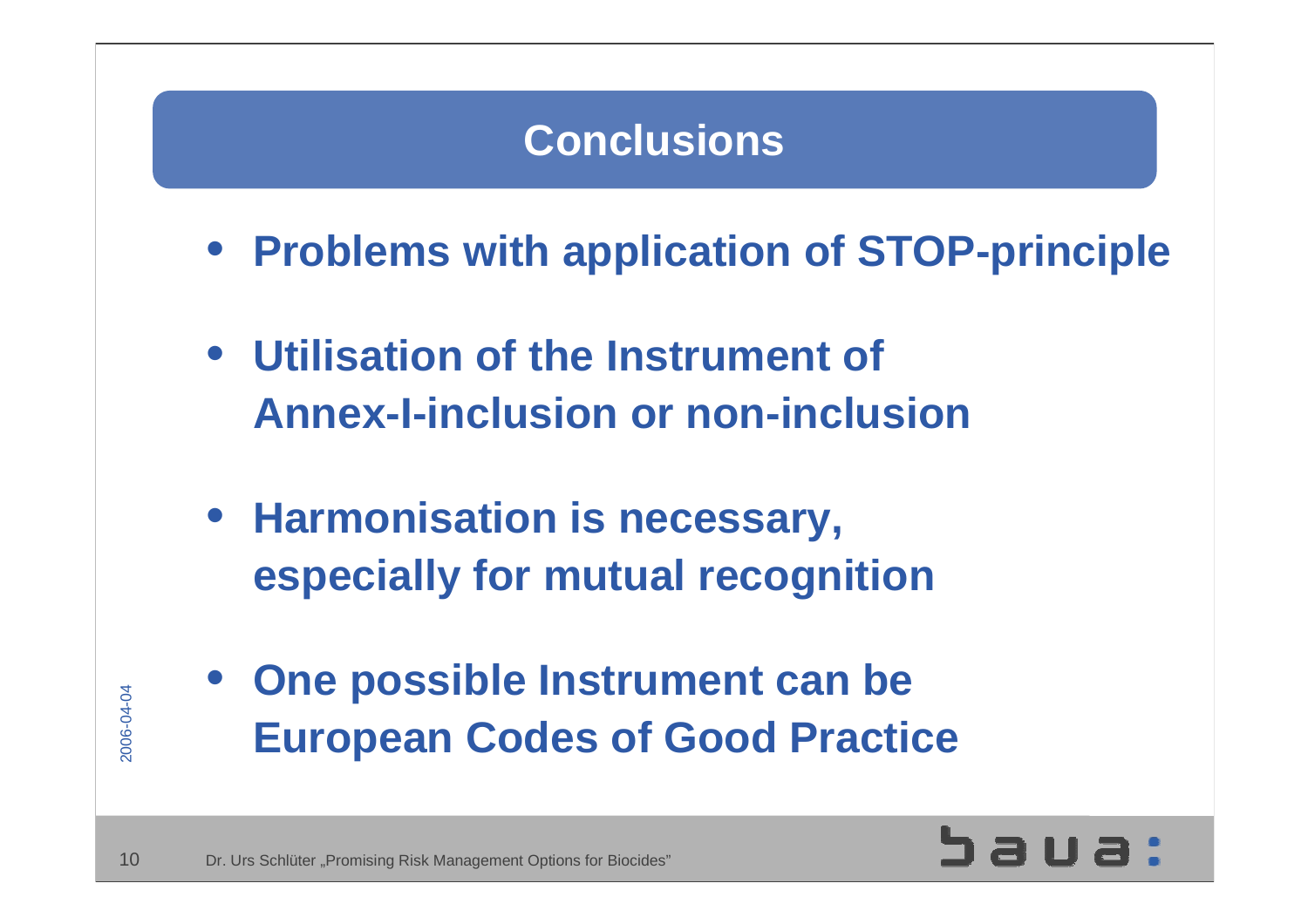## **European Codes of Good Practice**

- bundle of measures according to OSH-STOP-Principle
- harmonisation of safety measures for high risk activities and/or substances
- guidance for authorisation by competent authorities, e.g. effectivity of measures
- validation is essential for acceptance
- specification for users